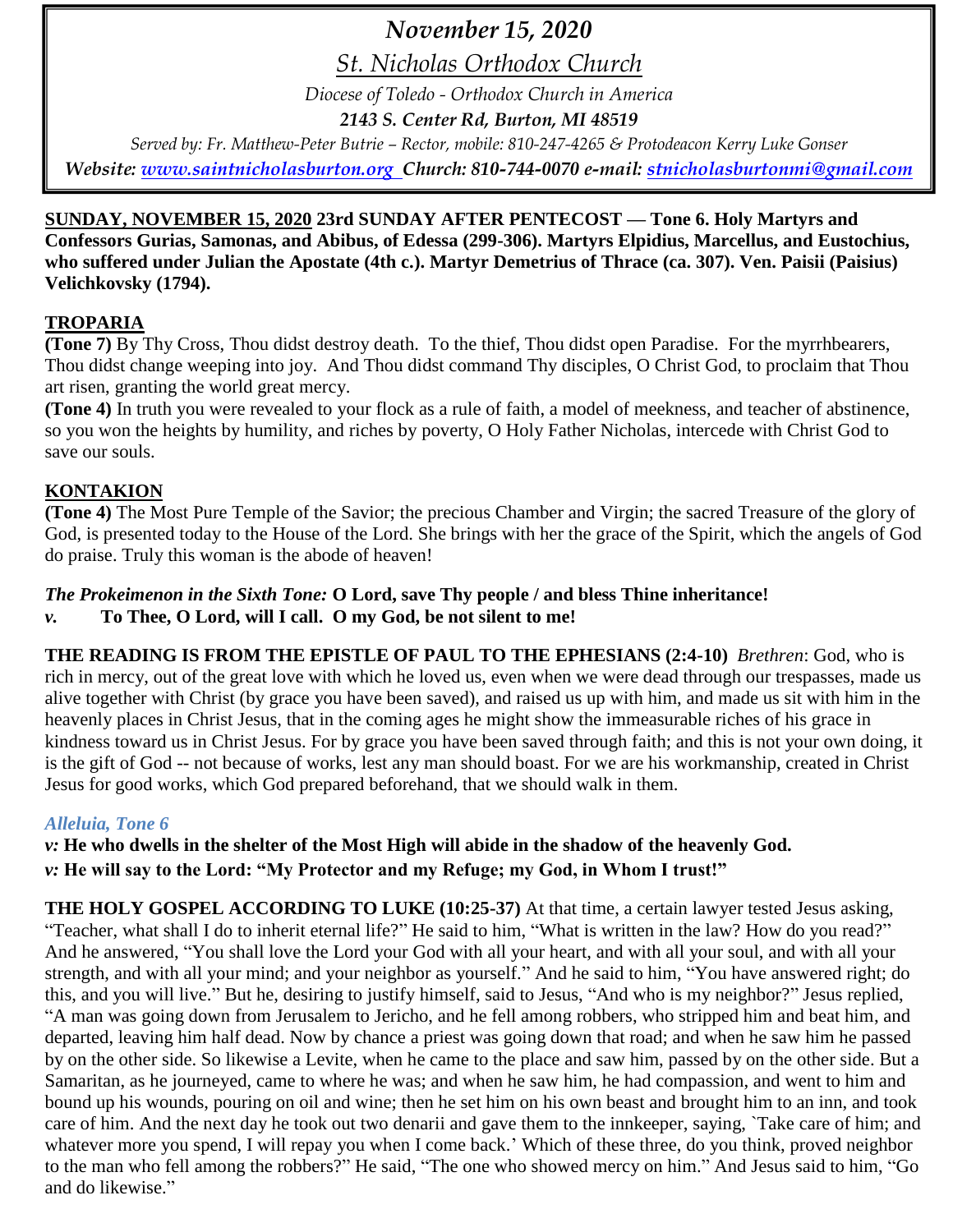#### *The holy Gospel according to Matthew 28:16-20 (1st Matins Gospel)*

*Then the eleven disciples went away into Galilee, to the mountain which Jesus had appointed for them. When they saw Him, they worshiped Him; but some doubted. And Jesus came and spoke to them, saying, "All authority has been given to Me in heaven and on earth. Go therefore and make disciples of all the nations, baptizing them in the name of the Father and of the Son and of the Holy Spirit, teaching them to observe all things that I have commanded you; and behold, I am with you always, even to the end of the age. Amen.*

**The Holy Martyrs and Confessors Gurias, Samonas and Habibus (November 15)**, during the persecution against Christians under the emperors Diocletian (284-305) and Maximian (305-311). The two friends Gurias and Samonas, preachers of the Word of God, were arrested in the city of Edessa.

The saints refused to offer sacrifice to the gods, and boldly confessed their faith in Christ. For this they were subjected to cruel tortures: they were beaten, hung up by their hands, heavy weights were tied to their feet, and they were cast into a stifling prison.

The martyrs endured everything with firmness and Samonas uttered a prayer to the Lord, which one of the witnesses to their death wrote down: "O Lord my God, against Whose will not a single sparrow falls into the snare. It was You Who made room for David in his sorrow (Ps. 4:1), Who proved the Prophet David stronger than lions (Dan. ch. 6), and granted a child of Abraham to be victor over torture and flames (Dan. ch. 3, ch. 14). You know also, Lord, the infirmity of our nature, You see the struggle set before us. Our foe strives to snatch us, the work of Your right hand, away from You and to deprive us of the glory which is in You. With Your compassionate eye watching over us, preserve in us the inextinguishable light of Your Commandments. Guide our steps by Your light, and make us worthy of Your Kingdom, for You are blessed unto ages of ages." By night, they took the martyrs out beyond the city and beheaded them (+ 299-306). Christians buried their holy bodies with reverence.

After some years, the last pagan emperor, Licinius (311-324), began a persecution against Christians. Habibus, a deacon of the Church of Edessa whom the emperor ordered to be arrested for his zealous spreading of the true Faith, presented himself before the executioners when he learned they were searching for him. The saint confessed his faith in Christ and was sentenced to be burned alive. The martyr went willingly into the fire and with a prayer surrendered his soul to the Lord. When the fire went out, the mother and relatives of the saint found his body unharmed. They buried the martyr next to Saints Gurias and Samonas.

After the death of the saints, numerous miracles were wrought by them for those who entreated their help with faith and love. Once, a certain Gothic soldier, sent to serve at Edessa, took the pious virgin Euphemia as his wife. Before this the barbarian vowed to her mother Sophia at the graves of the Martyrs Gurias, Samonas and Habibus that he would do his spouse no harm, and would never insult her, but would always love and cherish her.

At the completion of his service in Edessa, he took Euphemia with him back to his native land. It turned out that he had deceived her, for he already had a wife at home, and Euphemia became her slave. Her evil husband threatened to kill her if she revealed to anyone that they were married. Euphemia suffered much abuse and humiliation. When she gave birth to a son, the jealous Gothic woman poisoned him. Euphemia turned with prayer to the holy Martyrs Gurias, Samonas and Habibus, the witnesses to the perjurer's oath, and the Lord delivered Euphemia from her suffering and miraculously returned her to Edessa, where she was welcomed by her mother.

After a certain while the Goth was again sent to serve in Edessa. The whole city learned of his misdeeds after he was denounced by Sophia. The Goth was executed by order of the prefect of the city.

In an Akathist, the Holy Church addresses the martyrs: "Rejoice, Gurias, Samonas and Habibus, Heavenly Patrons of honorable marriage." We pray to them for deliverance from family turmoil, and from marital difficulties, especially where one spouse hates the other without cause. *from* [oca.org](https://www.oca.org/saints/lives/2020/11/15/103304-holy-martyrs-and-confessors-gurias-samonas-and-abibus-of-edessa)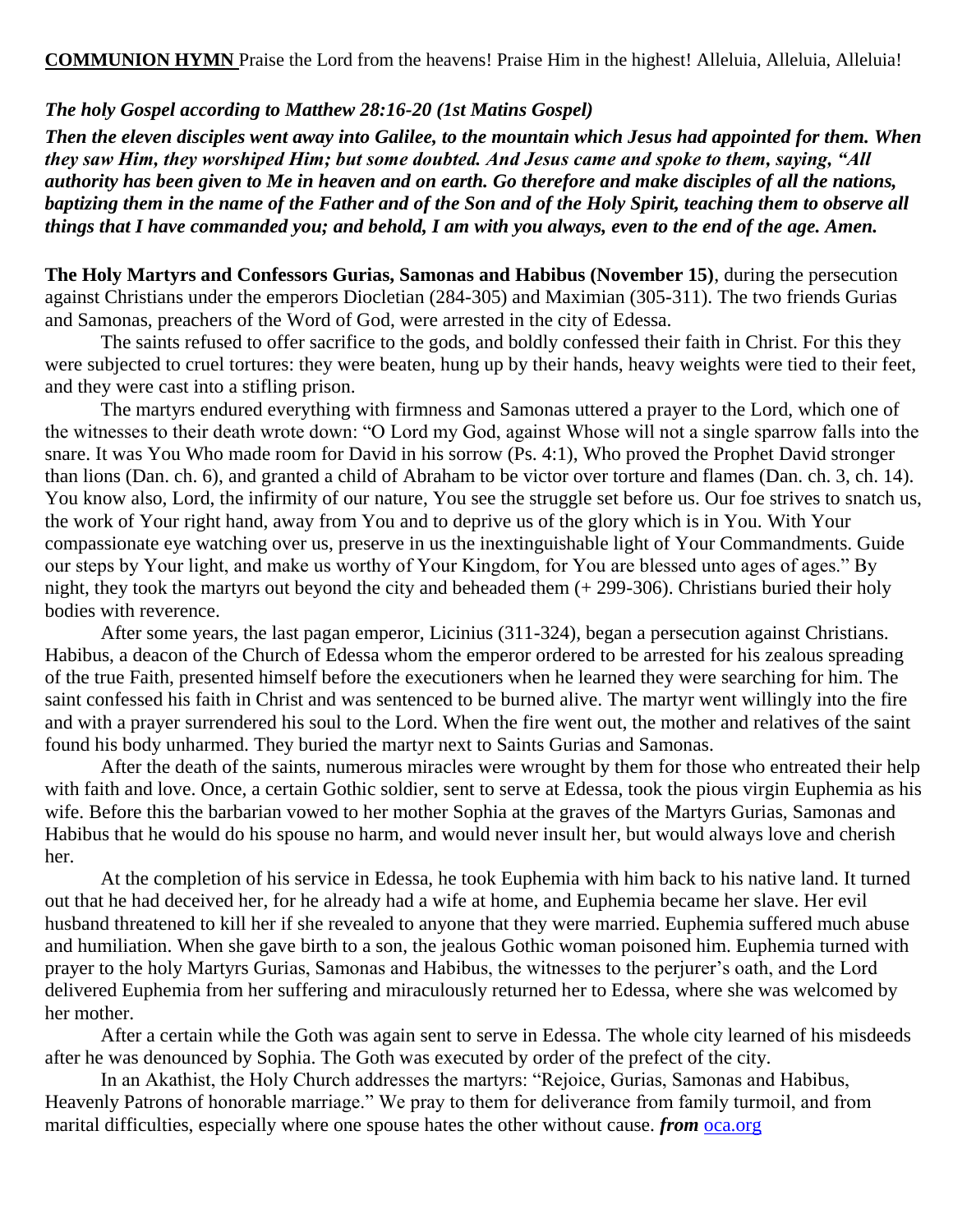November 15, 2020

# **CANDLE INTENTIONS FOR THE HEALTH AND BLESSINGS OF**

Fr. Tom, Fr. Don, Fr. Paul, Fr. Anthony, Fr. Robert, Aaron, Milica, Calvin, Larry, Angelo, Joan, Peggy, Bob, Angelo, Christine, Dorothy, Irene, Allen, Deborah, Luba, Kosta, Stojan, Mira, Bosa, Christopher, Allison, Jeanette, Kathryn, Taras Joseph, Ted, Marlene, Gladys, all the parishioners of St. Nicholas, my family & friends. Joe Tome

Special Intention Joe Tome Health of the Peck family the Peck family the Peck family God's blessings for good health to all our kids & grandkids Baba & Dedo

### **CANDLE INTENTIONS FOR BLESSED REPOSE**

Alex & Peter Popoff  $\omega$  the Popoff family Blessed Repose to our sweet grandsons Andrew & Matthew Baba & Dedo

န္း မွန္ပြား ခင္ဆိုင္ရာ ခင္ဆိုင္ရာ ခင္ဆိုင္ရာ ခင္ဆိုင္ရာ ခင္ဆိုင္ ခင္ဆိုင္ရာ ခင္ဆိုင္ရာ ခင္ဆိုင္ရာ ခင္ဆိုင္ ခင

ခရွို့က ခရွိက သန္တို့က ခရွိက သို့က သန္တို့က ခရွိက သန္တို့က သန္တို့က သန္တို့က သန္တို့က သန္တို့က သန္တို့က သန္တို

**Welcome to everyone joining us via our YouTube channel:** *[St Nicholas Orthodox Church Burton.](https://www.youtube.com/channel/UC59tV-Re443z-GCoETAUvfA)* If at the time of the divine services you cannot access the livestream, please check out [St. Mary Magdalene Church](https://www.youtube.com/channel/UClHAqZrWkXdYELujbbIslHg) or [St George](https://www.youtube.com/channel/UCpLWfxMIJK4uQOV41ekE6Wg/videos?view=2&flow=grid)  [Church](https://www.youtube.com/channel/UCpLWfxMIJK4uQOV41ekE6Wg/videos?view=2&flow=grid) or [Assumption Church](https://www.facebook.com/AssumptionGrandBlanc/) for their livestreams.

**ANGEL TREE** Our parish received 38 children. Lucy Hogg has mailed out the children's names to those sponsoring them. **Please call Lucy at (810)-695-3110 if you have questions. Gifts need to be placed in a gift bag or wrapped but you must include the child's names and code number on the gifts.** Gift range is between \$30 and \$40 - no more than \$40 per child; if you have more than one child please spend the same amount for each one. Gift cards are ok for children 15-17 years old. Several items may be requested but you only need to pick one or more of these items. Please return the gifts by the first week in December.

Even though all of the children's name's St. Nicholas was given have been sponsored, Catholic Charities has other things needed to bless families at Christmas. You can contact Lucy Hogg for more information. The Lord bless you for your looking after those who are in need.

**CHRISTMAS GREETINGS** If you would like to have your name(s) included on the annual Christmas greetings list please call or email the office no later than December  $1<sup>st</sup>$ . Donations are appreciated.

### **MAKE YOUR FAITHFUL GIVING EASY AND CONVENIENT WITH GIVELIFY**



You can donate to St. Nicholas with an app on your phone  $\&$  as always on our website by <https://saintnicholasburton.org/> Go to the website and on the home page click on the box **Give now with Givelify** which will walk you through the donation process; this is a secure site. (2.9% + \$0.30 of your donation goes to Givelify as a fee). **If you do not wish to donate online, you may write a check to St. Nicholas Orthodox Church and send it to the parish address: 2143 S Center Rd, Burton, MI 48519.**

**CHARITY ASSISTANCE PLATE** will be set out in the narthex. This money is used for gift cards for those in need and are distributed once a month. The funds for this ministry needs replenishing.

**STEWARDS OF THE OCA** today Support the work of the Orthodox Church in America by becoming a Steward of the OCA. Your support will enhance the work of the ministries and departments of the OCA that serve the entire church by providing important resources such as liturgical texts, liturgical music, religious educational material, and educational events. Other new and exciting projects are also under development. Go to [oca.org/stewards](https://bdoca.us19.list-manage.com/track/click?u=8637fd6ca03b533ebeb2815cf&id=c105c6fb6f&e=91ce1b243d) to learn more and to view the schedule of upcoming live online events that will highlight the work and plans of the departments."

**POCKET CALENDARS** We will order some from St. Tikhoh's Monastery if there is enough interest. Contact the office by November 23<sup>rd</sup> if you would like to purchase one.